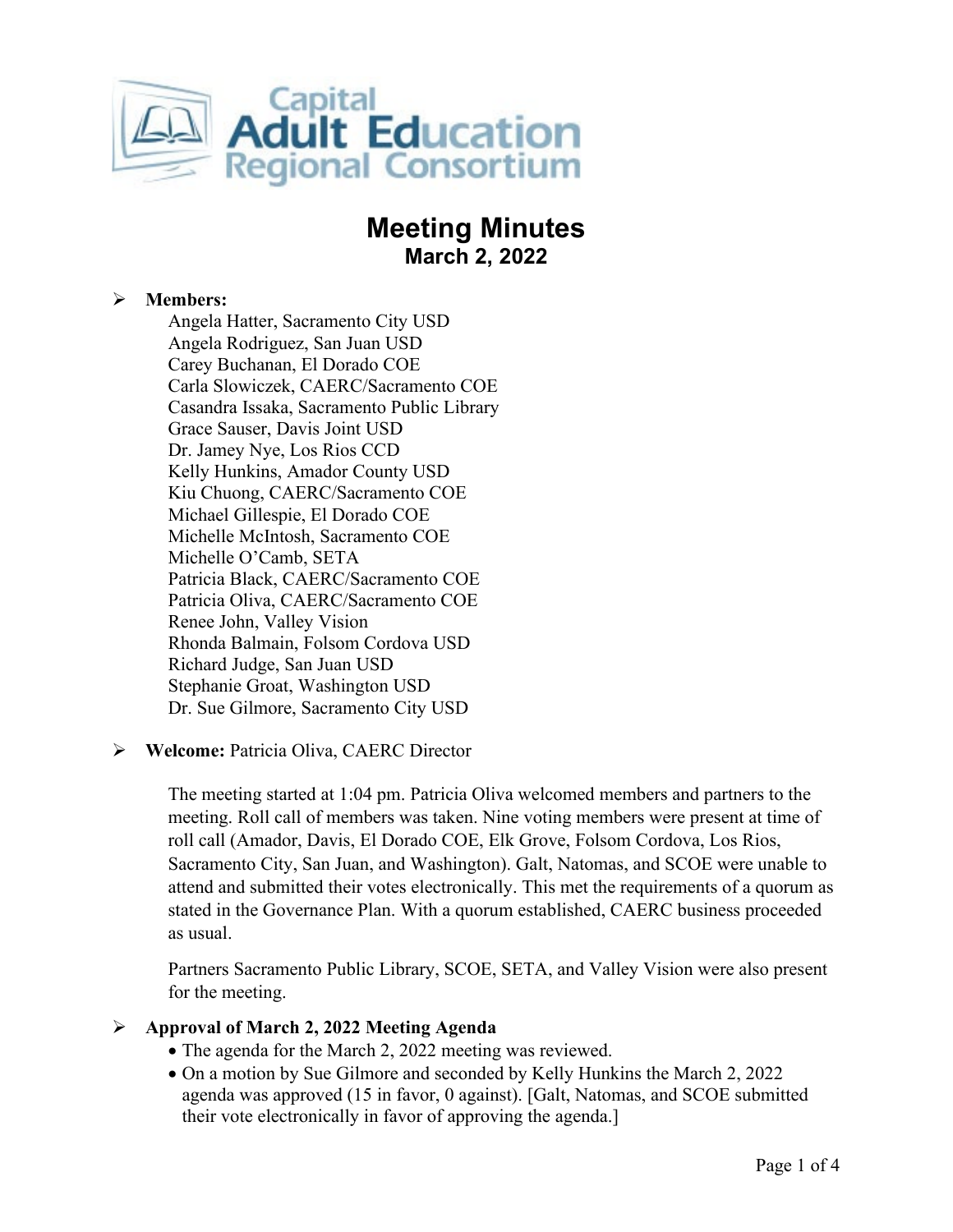# **Approval of February 2, 2022 Meeting Minutes**

- Minutes from the February 2, 2022 Consortium meeting were reviewed.
- On a motion by Sue Gilmore and seconded by Michael Gillespie, the February 2, 2022 minutes were approved (15 in favor, 0 against). [Galt, Natomas, and SCOE submitted their vote electronically in favor of approving the agenda.]
- Approved February 2, 2022 minutes will be posted on the CAERC website at www.caerc.org

## **California Adult Education Program Updates and Deliverables**

- March 1, 2022 Member Expense Report due in NOVA (This is the state deadline.)
- March 31, 2022 19/20, 20/21-, and 21/22-Member Expense Report certified by Consortia in NOVA
- March 31, 2022 End of Q3

## **Select Topics**

## **Results of Center Adult School Reallocation**

• Center Adult Education closed their program effective December 31, 2021. Kiu Chuong worked with Center's budget director/CBO to close out their expenses. In total they returned \$232,328 back to the consortium. Center spent \$24,376 from July 1, 2021, through December 31, 2021. CAERC members were asked to opt in or opt out of the unspent funds Centered returned to the consortium. Amador, Davis, and Natomas chose to opt out. NOVA has been updated to reflect the reallocation amount.

#### **USCIS Webinar Debrief**

• On February 25, 2022 CAERC hosted USCIS's community relations officer Sai Phavisith. She presented general information on the naturalization process, requirements and responsibilities, online tools and resources for educators, and provided updates on operations under COVID-19. She also offered an open Q&A session. It was a very successful webinar with 24 participants including several CAERC members. There were several participants from outside the Sacramento region including Oxnard, Conejo Valley, Gonzalez, Monterey, and Salinas. An exit survey was provided and everyone that attended found the information very helpful. Another webinar is being planned for May.

#### **Access, Equity, and Outcomes with CANVAS LMS**

- Renee Collins will be leading a panel discussion at OTAN's TDLS. If any members are still on the fence about CANVAS or just have additional questions, we encourage you to attend.
- Dr. Nye asked if all members are currently using an LMS at their sites and if they are not using an LMS what are they using? Angela Rodriguez answered that if a site isn't using CANVAS then they are using Google Classrooms. Angela Hatter agreed saying their sites use a mix of the two. If they have a teacher that is savvier with technology they use CANVAS and if the teacher isn't as familiar with technology they tend to use Google Classrooms.
- Dr. Nye also asked if CANVAS is free for the consortium or do members still have to pay. Richard Judge responded that it's free up to 50 licenses. Angela Hatter would like to know what happens when enrollment picks up and they go through those 50 licenses. Patricia Oliva believes that if you're part of the cooperative that Renee Collins is presenting on then instances, training and support, and 50 licenses are included. There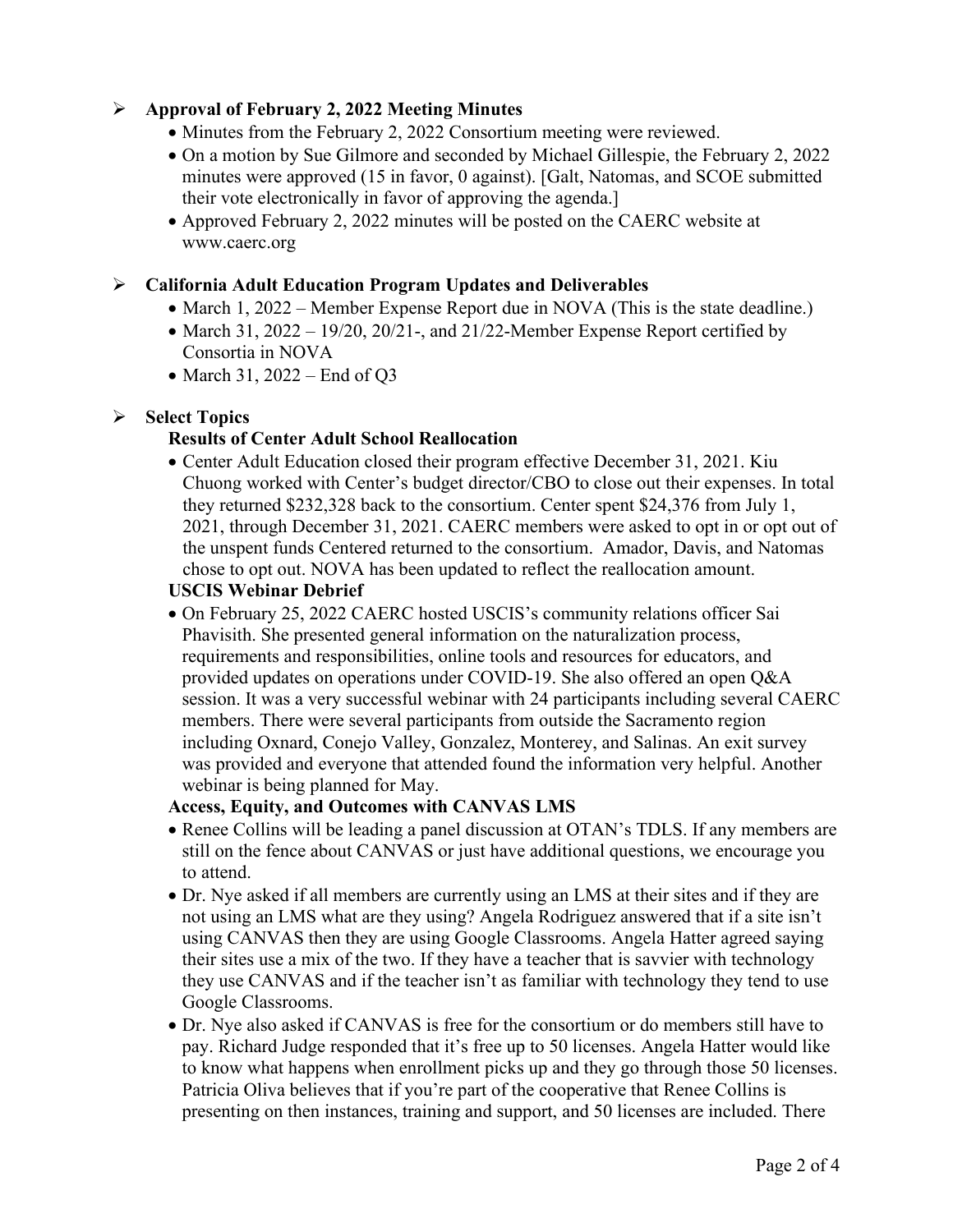is a reduced cost of \$5.50 per license plus administration fee for any additional licenses above the initial 50. The hope is that more of us use this system to align services. Los Rios Community Colleges currently use CANVAS and it's another way to help students be prepared if they decide to continue onto college.

- Elk Grove was part of the pilot program last year and is still using CANVAS for their beginning ESL class. It has not been rolled out to other classes yet. Charles A. Jones uses CANVAS for their CTE classes. Los Rios requires their teachers to have a CANVAS shelf for all their courses in case of emergency. Students are auto enrolled and while the teacher may or may not use it, they are at least required to put their syllabus there. This allows the students to know where to go if a class must be transitioned online.
- Los Rios has a 15-hour Foundations for CANVAS training module and a more advanced 40-hour training. If anyone is interested in either training, Dr. Nye would be happy to share that resource.
- Dr. Nye cautions members against using multiple LMS systems at their site(s) as it's not the best solution for students.
- Kiu Chuong shared that this CANVAS pilot program is at no cost to our members. There are only 127 slots available, and they are filling up quickly. Even if a member doesn't plan on implementing it right away it would still be best to grab a slot while they're available. This pilot pays for your instance, training, and the first 50 licenses.
- Angela Hatter asked if teacher licenses are included in the license fees. Kiu Chuong replied that teacher licenses are treated that same as regular licenses and there is a fee after for the initial 50 licenses.
- Richard Judge shared that his teachers have been asking when the training starts and what will they need to do. After yesterday's session he realized that the first 4 weeks is focused on back-end admin items. He let his teachers know that they're part would come after the first 4 weeks which eased their mind. Grace Sauser is feeling really confused by CANVAS and the instructions have been extremely lacking. Rhonda Balmain agrees with Grace. Kiu Chuong will bring this information back to the CANVAS Leadership Team and see if she can get answers.
- Patricia Oliva suggested that the members who are part of the CANVAS pilot meet as a group after their Tuesday training to help each other with any questions and to talk about how they're doing with the program. Richard Judge shared that this week's training was recorded and should be on the website for those that missed it.

#### **Updated CAEP Education Code – New Section as Part of EC 84906**

• Effective January 1, 2022, CAEP education code was updated to include a new section as part of EC 84906. This addition was part of the AB486 education code revision effort. More details and updates will be announced soon. In a nutshell the change underscores that consortia continue to have discussions regarding alignment of adult education services, specifically CTE.

# **Updates from Members and Partners**

- Grace Sauser shared that Davis Adult Education has received their accreditation of 6 years with a mid-cycle review. They also had their first graduate of the year last week.
- Richard Judge shared that one of their San Juan teachers, Linda Laymon, will be receiving the excellence in teaching award at the CCAE State Conference.
- Kelly Hunkins shared that Amador Adult Ed finished their first bus driver training program and had 4 graduates that are going straight to employment.